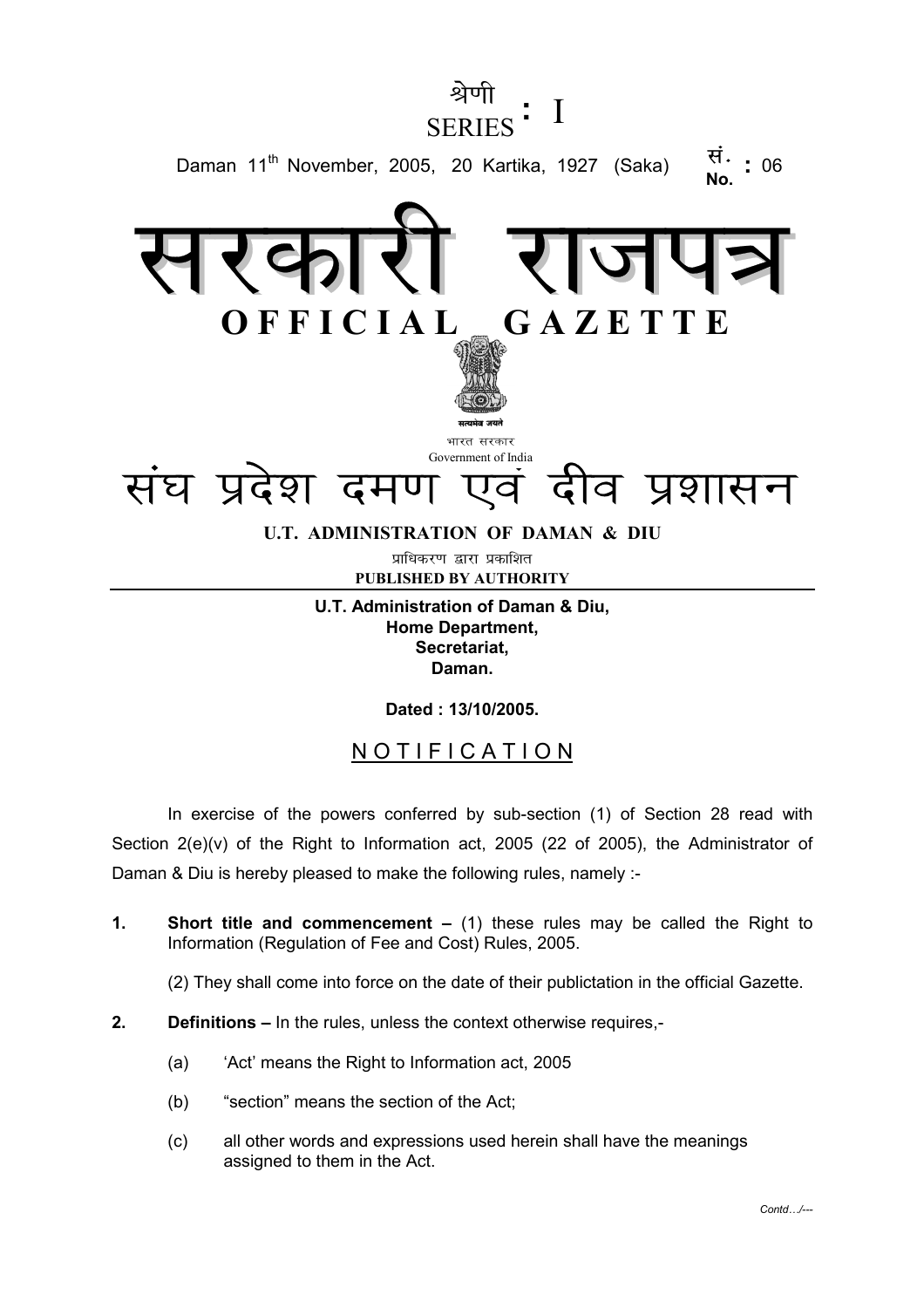|  | $\textsf{SERIES} - \textsf{I}$ No.: 06 |
|--|----------------------------------------|
|  | DATED 11TH NOVEMBER, 2005.             |

- **3.** A request for obtaining information under sub-section (1) of section 6 (i.e. Form of Application) shall be made in Form-I ( $A \& B$ ) and shall be accompanied by application fees of Rs. 25/- through challan in Form-II, payable at treasury (i.e. State Bank of India, Daman and State Bank of Saurashtra, Diu).
- **4.** For providing the information under sub-section (1) of section 7, the fees shall be payable through challan, at treasury (i.e. State Bank of India, at Daman and State Bank of Saurashtra, at Diu) as per the valuation made by the concerned Public Information Officer at the following rates:-
	- (a) rupees two for each page (in A-4 or A-3 size paper) created or copied;
	- (b) actual charge or cost price of a copy in larger size paper;
	- (c) actual cost or price for samples or models;
- **5. Information through electronic device:** For the information obtained in the form of floppy ; Rs. 50/- for each floppy and Rs. 100/- for each CD.

## **Note :- Supply of information in Electronic Media Form will be subject to availability of necessary facility.**

- **6. For Inspection of Records :**
	- (a) For the purpose of inspection of records, the fees charged per day for the record of preceding 10 years from the date of application at the rate of Rs. 100/- per day.
	- (b) For each preceding ten years from the first preceding 10 years; additional fee of Rs. 25/- per day.

**Note :- No inspection shall be permissible for more than three hours a day. The inspection shall be carried out in presence of an officer authorized by the concern Public information authority.**

**7. For obtaining the benefit under proviso to sub-section (5) of section 7, the appilcant should furnish certificate from the appropriate authority that he falls below poverty line.**

> By order and in the name of the Administrator, Daman & Diu.

Sd/- ( Arun Kumar Mishra ) Deputy Secretary (Home)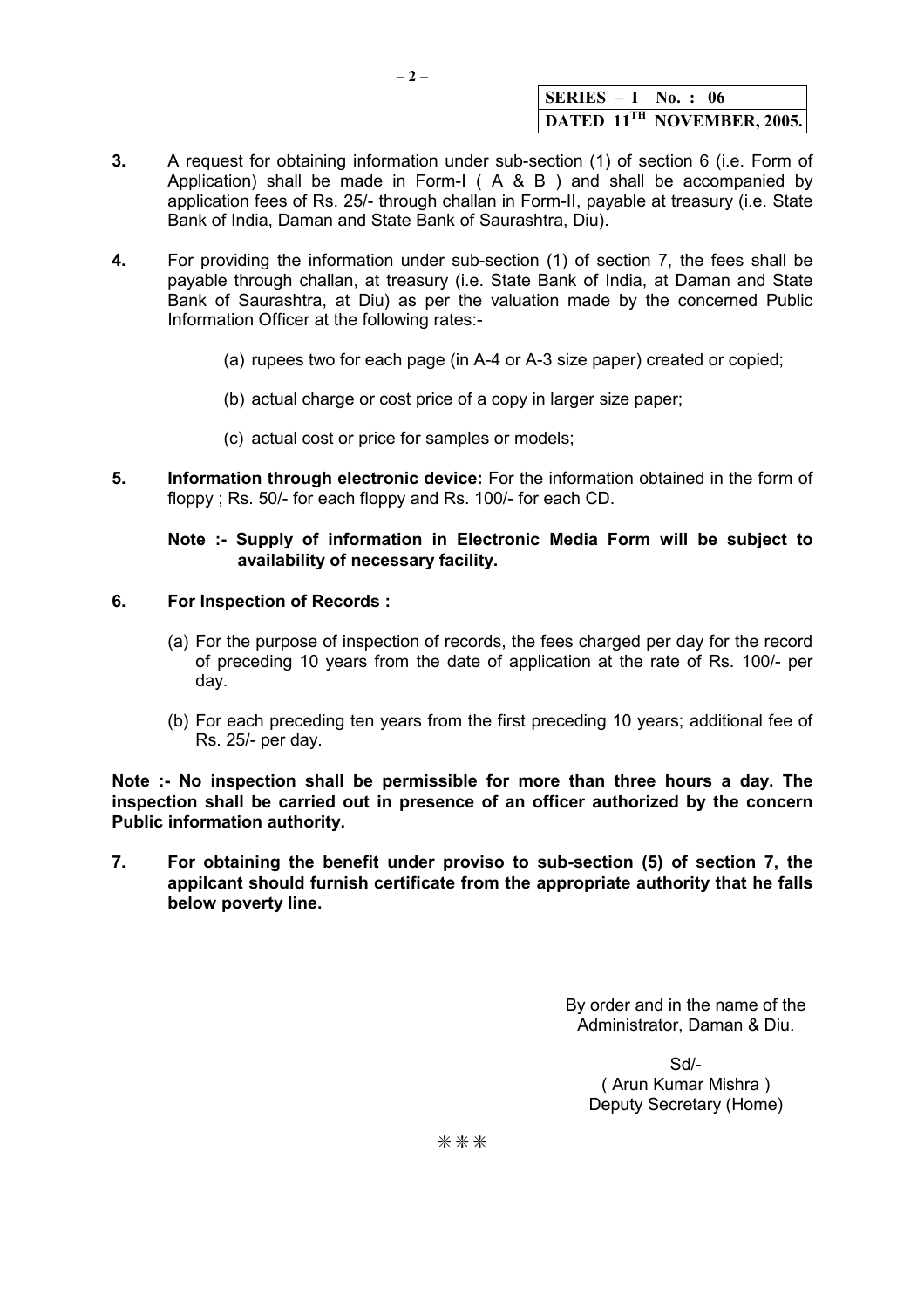| SERIES $-1$ No.: 06                    |  |  |
|----------------------------------------|--|--|
| DATED 11 <sup>TH</sup> NOVEMBER, 2005. |  |  |

**Cost Rs. 25/- only**

| $FORM - I - A$                                                                                                                                                                                                                 |  |  |  |  |  |
|--------------------------------------------------------------------------------------------------------------------------------------------------------------------------------------------------------------------------------|--|--|--|--|--|
| <b>APPLICATION FORM FOR INFORMATION</b><br>(To be filled in English / Hindi / Regional Language)                                                                                                                               |  |  |  |  |  |
| Dated : and the state of the state of the state of the state of the state of the state of the state of the state of the state of the state of the state of the state of the state of the state of the state of the state of th |  |  |  |  |  |
| To,                                                                                                                                                                                                                            |  |  |  |  |  |
|                                                                                                                                                                                                                                |  |  |  |  |  |
| The Public Information Officer,                                                                                                                                                                                                |  |  |  |  |  |
| Department                                                                                                                                                                                                                     |  |  |  |  |  |
| Daman/Diu.                                                                                                                                                                                                                     |  |  |  |  |  |
| (a) PARTICULARS OF THE APPLICANT :                                                                                                                                                                                             |  |  |  |  |  |
| <u>NAME:</u>                                                                                                                                                                                                                   |  |  |  |  |  |
| <u>AGE :</u>                                                                                                                                                                                                                   |  |  |  |  |  |
| <u>ADDRESS WITH PHONE NO:</u>                                                                                                                                                                                                  |  |  |  |  |  |
| (b) Details of the Information sought:-                                                                                                                                                                                        |  |  |  |  |  |
| (Please indicate the subject matter/file/record etc.)                                                                                                                                                                          |  |  |  |  |  |
| application)                                                                                                                                                                                                                   |  |  |  |  |  |
| (C) Form/format in which the Information sought :                                                                                                                                                                              |  |  |  |  |  |
| (i) Photo copy<br>(ii) Floppy; etc.                                                                                                                                                                                            |  |  |  |  |  |
| (d) INSPECTION OF RECORDS :                                                                                                                                                                                                    |  |  |  |  |  |
| (i) Does the request pertain to inspection of record ? (Yes / No)                                                                                                                                                              |  |  |  |  |  |
| (ii) If yes, the number of days the applicant may take in inspecting the relevant record.<br>days.                                                                                                                             |  |  |  |  |  |
|                                                                                                                                                                                                                                |  |  |  |  |  |
| Signature of the applicant                                                                                                                                                                                                     |  |  |  |  |  |
| FOR OFFICE USE ONLY                                                                                                                                                                                                            |  |  |  |  |  |
| Date of receiving the application:                                                                                                                                                                                             |  |  |  |  |  |
| Date of supplying the information:                                                                                                                                                                                             |  |  |  |  |  |
| Within (<br>) days.                                                                                                                                                                                                            |  |  |  |  |  |
| Valuation : Rs.                                                                                                                                                                                                                |  |  |  |  |  |
|                                                                                                                                                                                                                                |  |  |  |  |  |
| Signature with name and designation of<br>the Public Information Officer.                                                                                                                                                      |  |  |  |  |  |
| <b>RECEIPT</b>                                                                                                                                                                                                                 |  |  |  |  |  |
| I received the information as per my application and I am satisfied with it.                                                                                                                                                   |  |  |  |  |  |
| Signature of the applicant.                                                                                                                                                                                                    |  |  |  |  |  |
| Date:                                                                                                                                                                                                                          |  |  |  |  |  |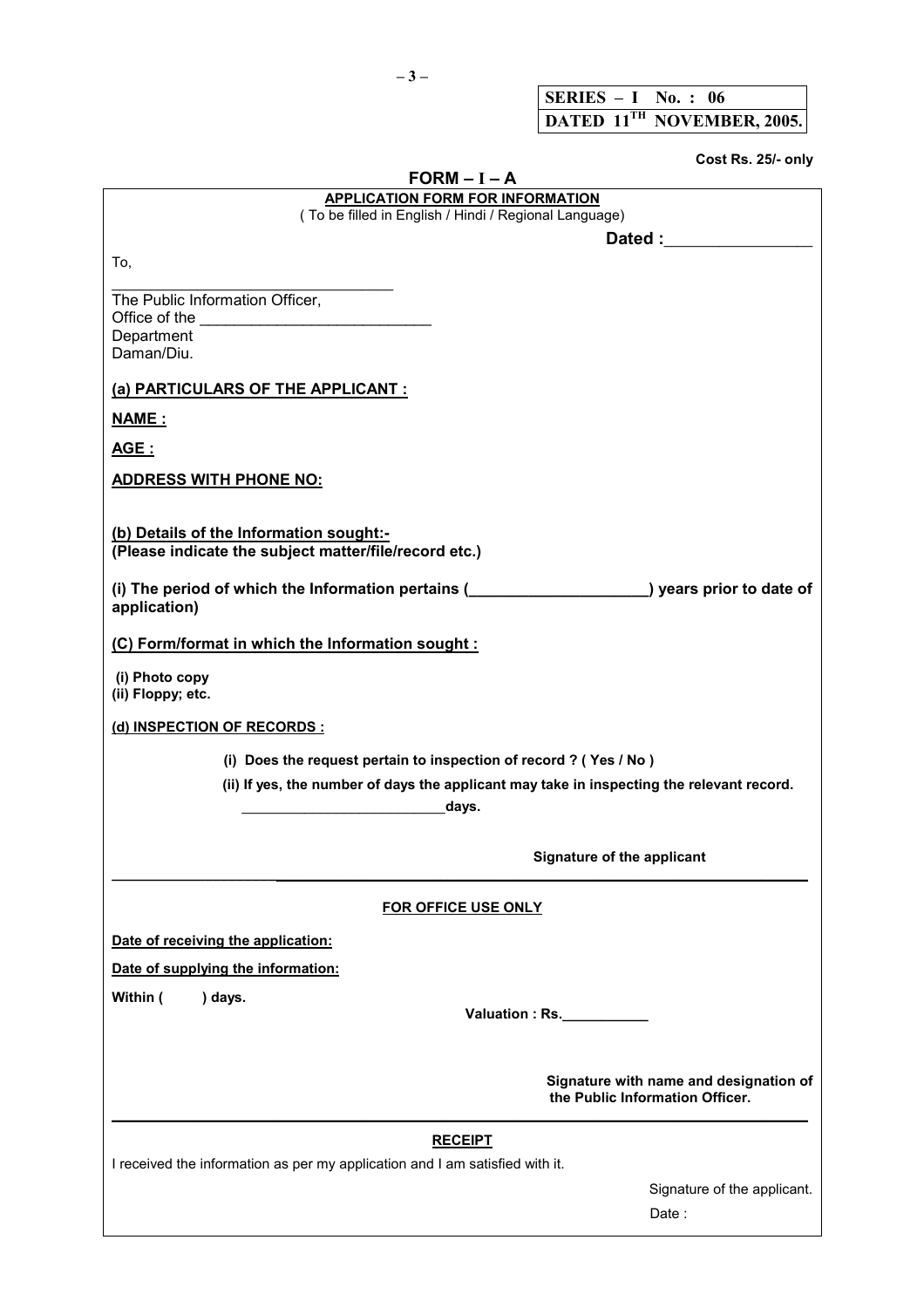**– 4 –**

**SERIES – I No. : 06 DATED 11TH NOVEMBER, 2005.**

## $FORM - I - B$

## FOR OFFICE USE ONLY

**REASON FOR REJECTION :**

The applicant may, if he so desires, prefer an appeal against this order to the Development Commissioner / Appellate Authority within 30 days of this order

> Signature of the Public Information Officer With name & Designation

Place :

Date: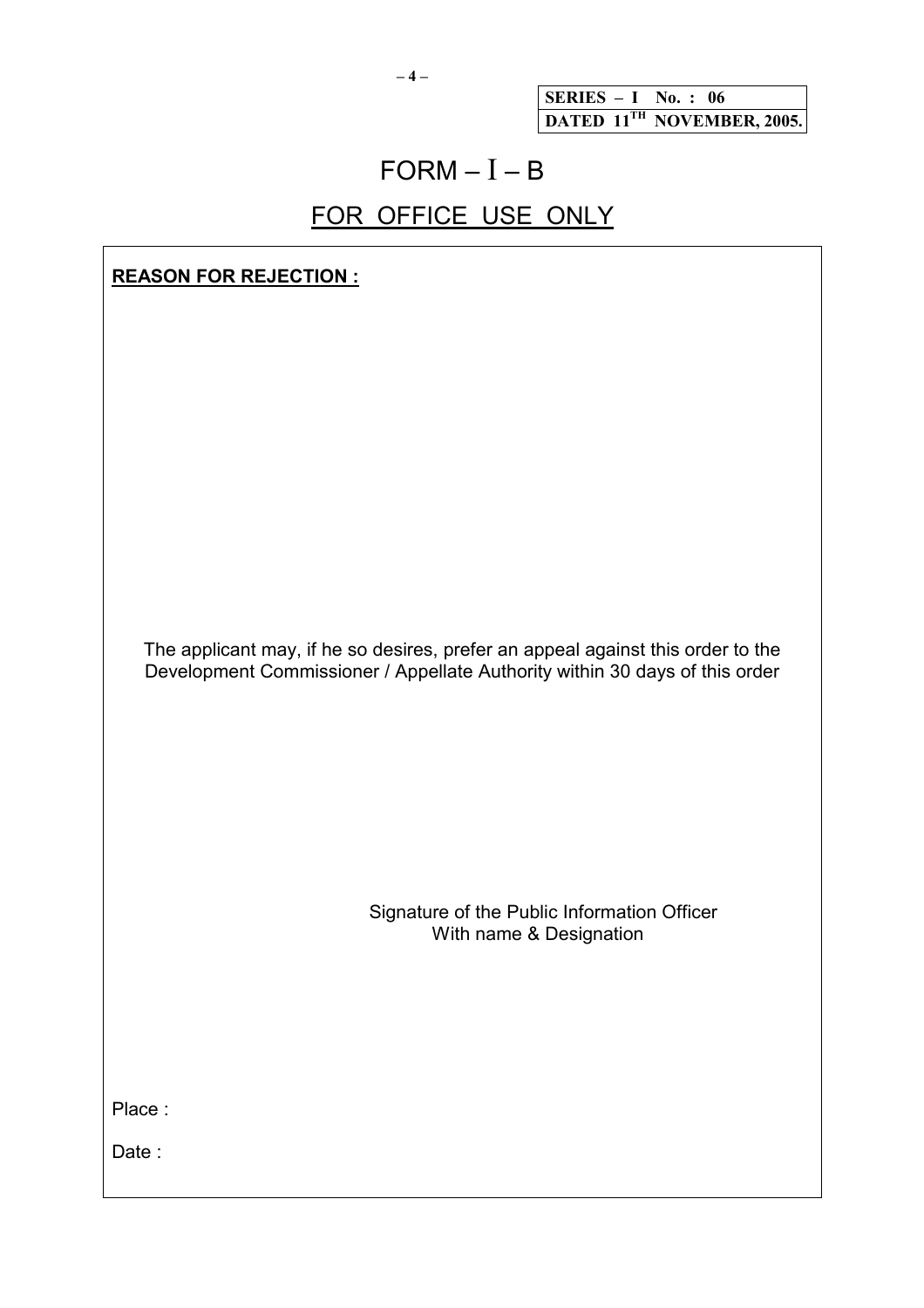|  | $\vert$ SERIES - I No.: 06             |
|--|----------------------------------------|
|  | DATED 11 <sup>TH</sup> NOVEMBER, 2005. |

 $FORM - II$